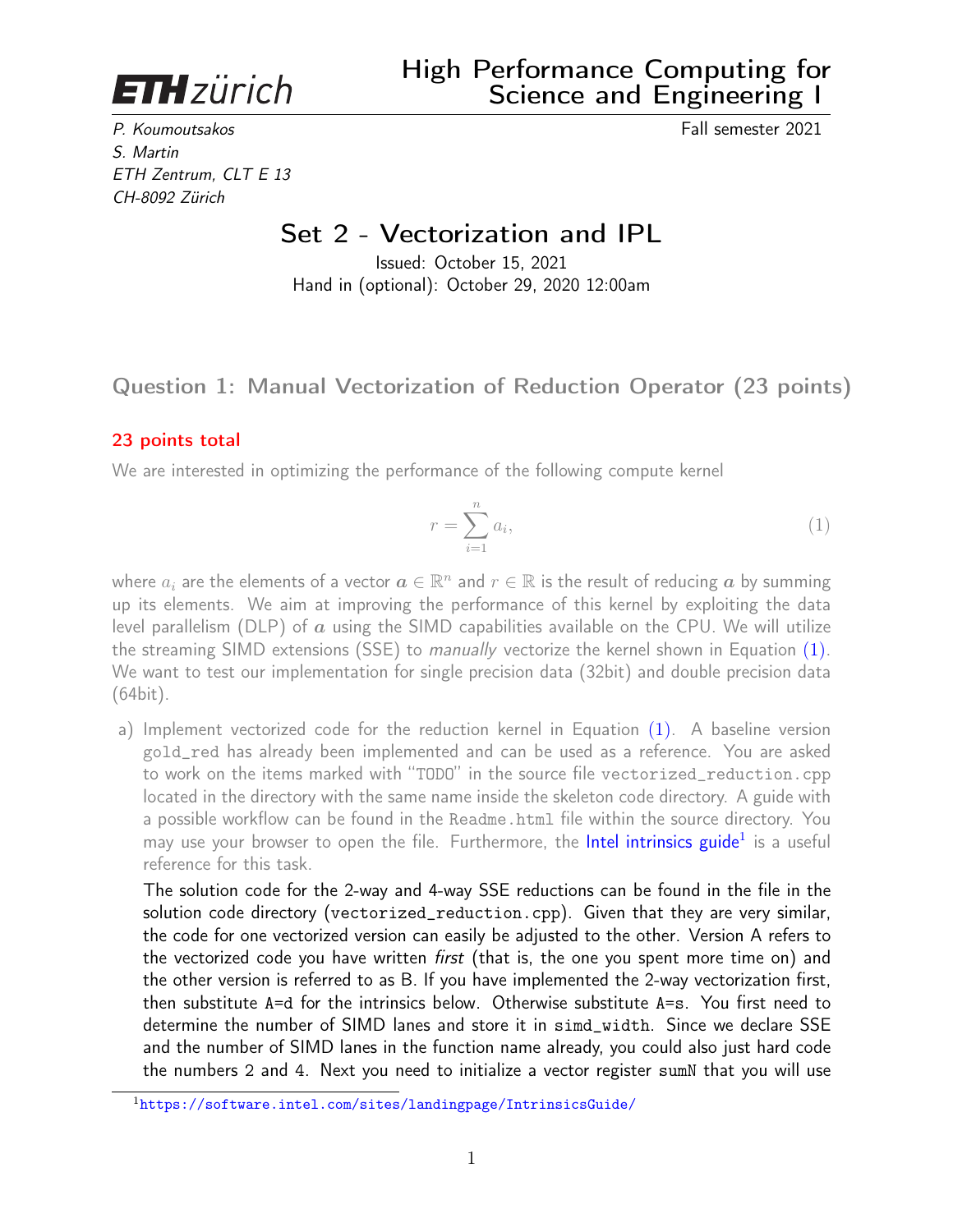as the summation container for the reduction. Here, N corresponds to the number of SIMD lanes for version A or B. To broadcast a scalar value to all the SIMD lanes in the register you can use the \_mm\_set1\_pA or \_mm\_set\_pA1 intrinsics. Note that both of them work with GCC and Intel compilers, while only \_mm\_set1\_pA works with Clang. Next you loop over the array elements. You must be careful to select the correct stride when doing the loop counter increment which should be  $i \leftarrow \text{simd}_\text{w}$  width. Inside the loop body, you use the \_mm\_add\_pA to add up the two registers you pass as arguments. One of them must be your summation container and the other you must *load* from memory. For this you must use \_mm\_load\_pA to ensure efficient loads, since we work with aligned memory. The tricky part follows after the loop where you also must reduce the SIMD lanes to arrive at the scalar result. This can be done by storing back the vector into an array with number of elements equal to the number of SIMD lanes and then reducing them manually. SSE3 and later include horizontal add instructions which allow to sum up elements of a SIMD vector directly. Alternatively, you could use a union that shadows an array with vector register for the summation (see the comments for variant 1 in the code).

- 2 points for correct computation/hard coding of simd\_width
- 2 points for correct initialization of sumN register using \_mm\_set1\_pA or \_mm\_set\_pA1
- 2 points for correct stride on loop index  $i$  += simd\_width
- 2 points for correct use of \_mm\_add\_pA in the loop body
- 2 points for correct use of \_mm\_load\_pA in the loop body. You must use this intrinsic here! -2 points for any other loads
- 2 points for correct reduction of the remaining vector register after the loop.
- 2 points for the adjustments in version B
- 2 points for adding the Makefile flags
- b) You can measure the performance of your vectorized code by running 'make measurement' on Euler. The program will run a parallelized version of your kernel with different amount of threads to exploit TLP (Thread Level Parallelism). The job will create two pdf files, one for 32bit precision and another for 64bit precision results, each with speedup plots for a small  $n$  and another with a large  $n$ .
	- i) What is the maximum speedup you expect for 32bit precision and 64bit precision data with and without TLP?

From vectorizing the reduction kernel we can expect a speedup of  $2\times$  for the 2-way vectorization and  $4\times$  from the 4-way vectorization. Exploting TLP with p threads yields an expected speedup of  $2p$  for the 2-way vectorization and  $4p$  for the 4-way vectorization, respectively. Using one node on Euler with 24 cores would result in a speedup of  $48\times$  and  $96\times$  for 2-way and 4-way SIMD, respectively.

- 1 point for  $2p$  speedup for 2-way SIMD
- 1 point for  $4p$  speedup for 4-way SIMD
- ii) Study the speedup plots in the generated pdf files and clearly explain the reason for differences you may observe for a small vector size n and a large vector size n (if there are any). Calculate the operational intensity of this kernel for single and double precision and include it in your argumentation.

Figure [1](#page-2-0) and Figure [2](#page-2-1) show the measured speedup for one Xeon E5-2680v3 node on Euler with 24 cores for an executable compiled with GCC 6.3.0 and Clang 4.0.1,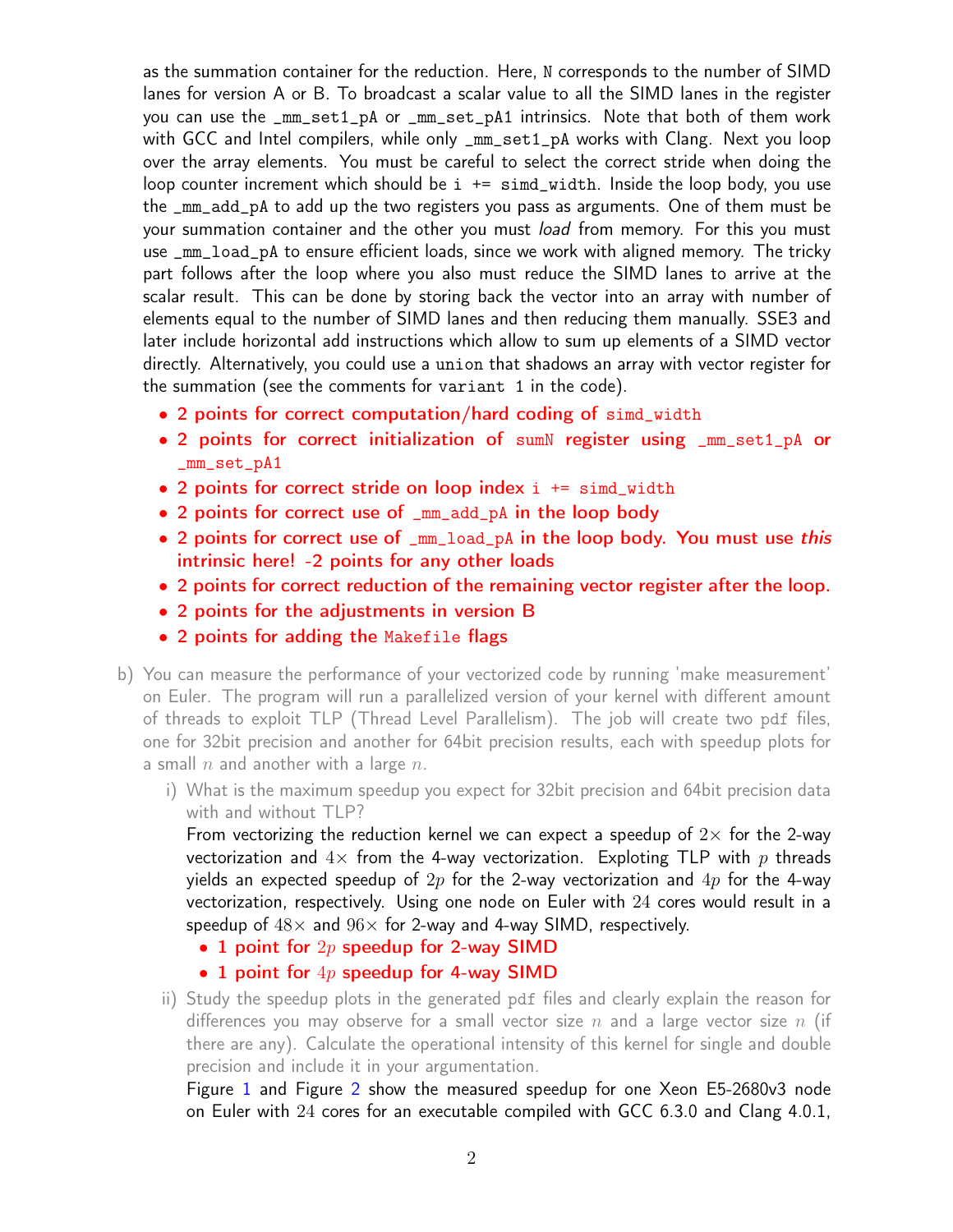<span id="page-2-0"></span>

Figure 1: Xeon E5-2680v3 node on Euler (GCC 6.3.0)

<span id="page-2-1"></span>

Figure 2: Xeon E5-2680v3 node on Euler (Clang 4.0.1)

respectively, both with -O2 flags enabled. Small means that the per-thread workload of the array  $\alpha$  fits into the L2 cache, while this is not the case for the large case. The operational intensity of this kernel is 1 flop per element (0.25 flop/byte for single precision and 0.125 flop/byte for double precision) and therefore clearly *memory bound*. We would expect the performance to be bound on what the memory bus can deliver. This is indeed what we observe for the case where  $a$  is large (the general case). We can get a decent speedup with a small number of threads because the pressure on the memory bus is still manageable. Increasing the number of threads further generates considerable amount of traffic on the memory bus and eventually causes a stall of performance because of the limitations in memory bandwidth.

The example also demonstrates nicely how much more we can gain in performance if we utilize cache memory optimally. This true for any kernel with a moderate to high operational intensity (which is not the case for the reduction kernel studied in this exercise). Because we perform a warm-up in our benchmark, the compulsory misses are eliminated for the small array case and most of the data accesses in the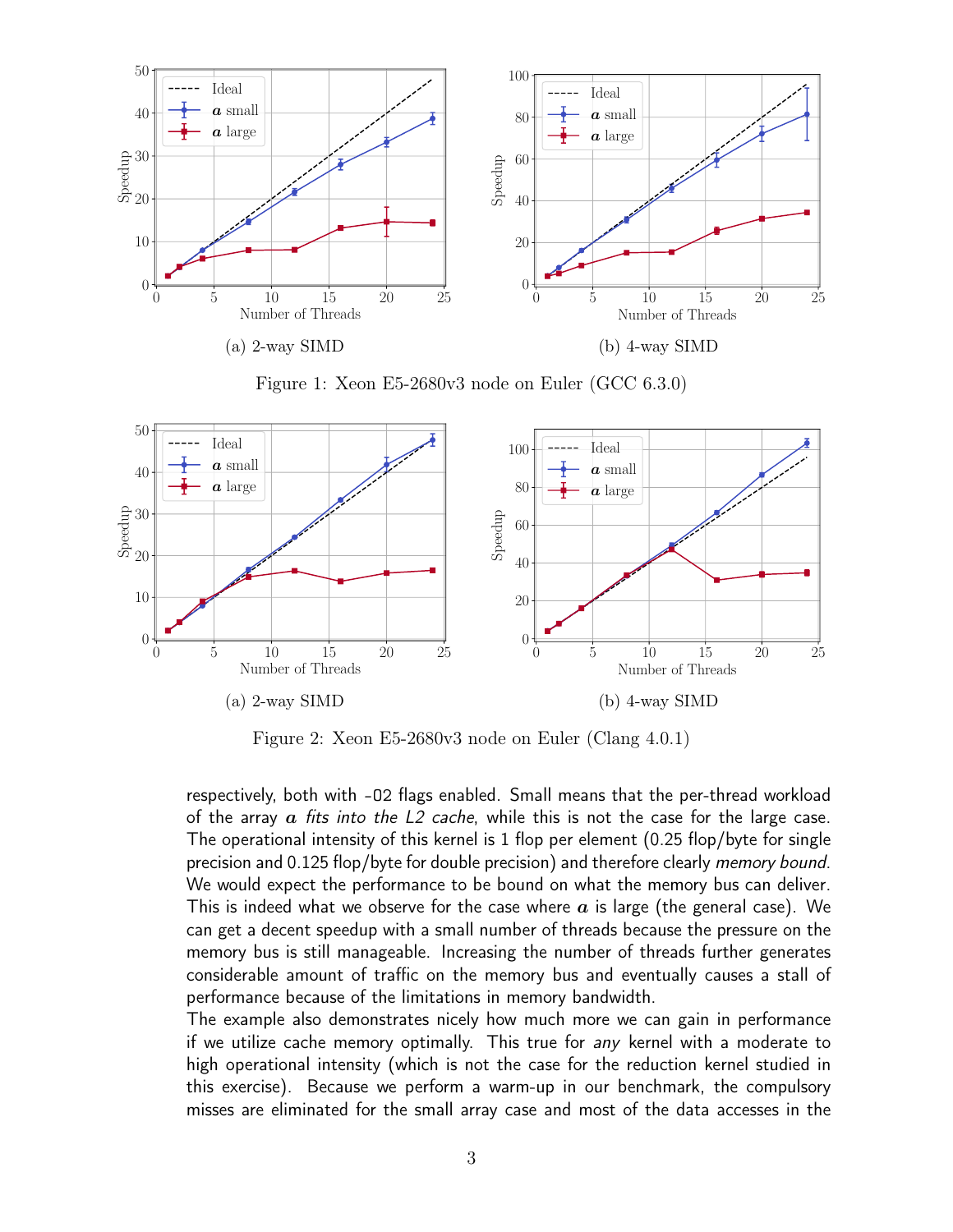loop are cache hits. In application code, a reduction kernel is usually called once at a time. In that case, the performance curve (blue line) would be similar to the one for a large array size (red line) because of compulsory cache misses. However, we learn from the blue line that if we have a kernel with higher operational intensity (that is, a sufficient amount of operations per byte loaded), if we design our data structures in a cache friendly way, we can squeeze substantially more performance out of the hardware. Also note that the Clang compiler generates superior machine code for this case than GCC. It is possible to reach performance above ideal on recent CPUs because of more advanced pipeline implementations than the classic 5-stage pipeline we have seen in the lecture. Such pipelines employ *out-of-order* execution techniques to allow execution of more than one instruction per clock cycle (IPC). This results in average cycles per instruction (CPI) below 1, which is not possible for the classic 5-stage pipeline we have studied in the lecture. The execution is called *superscalar* if the CPI is below 1.

- 2 points for identifying the cache influence for small sizes of  $a$ .
- 2 points for correct operational intensity
- 1 points for identifying/mentioning the memory bound property of the reduction kernel we study in this exercise.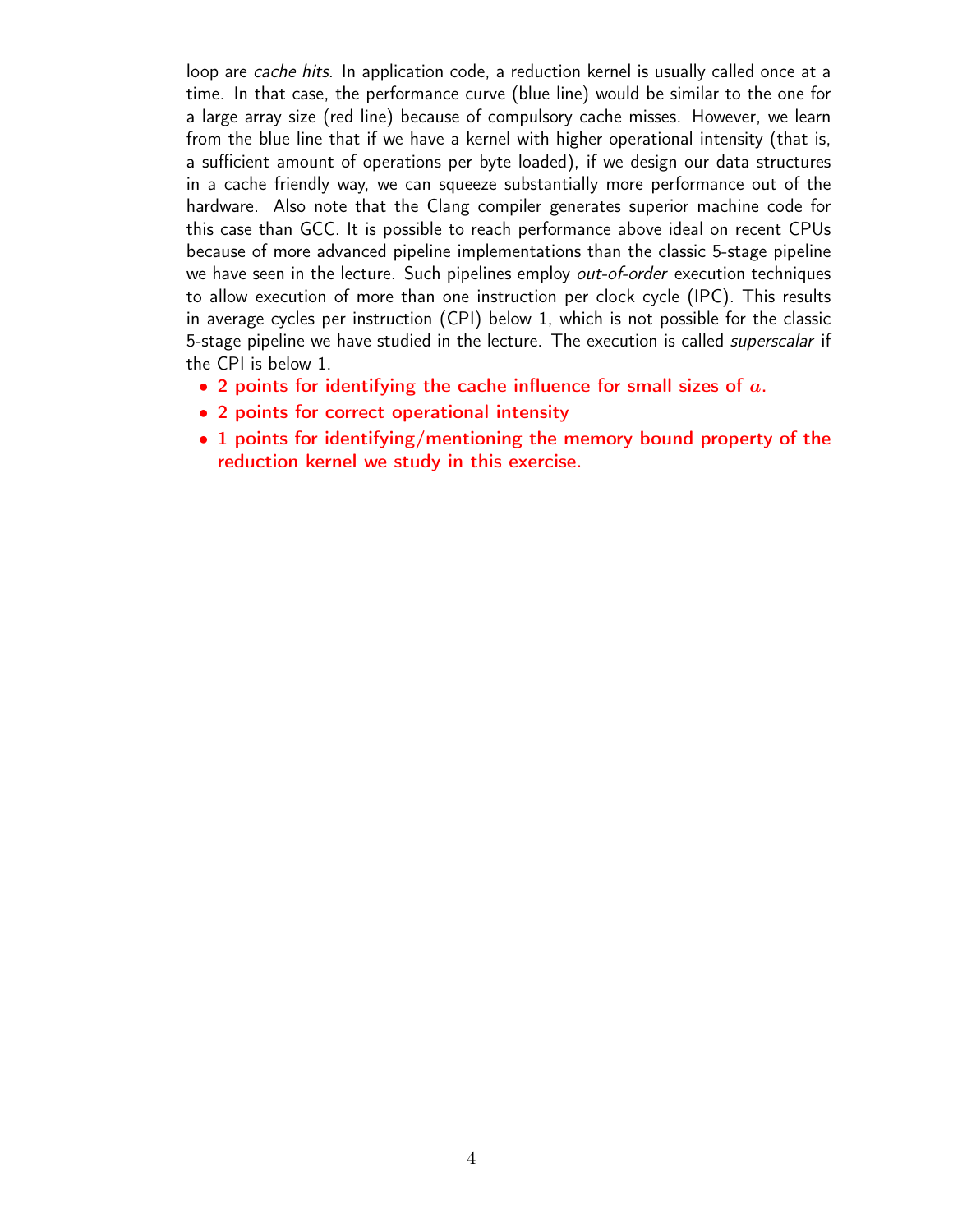# Question 2: Intel SPMD Program Compiler (ISPC) (42 points) 42 points total

Manual vectorization can be cumbersome and requires the use of macros to easily switch between different floating point precision. ISPC is a compiler that helps the programmer to avoid such difficulties. As a result, you will be able to write optimized code faster, often with satisfying up to excellent results. This depends on the complexity of the code you want to optimize and yourself. It is very easy to write vectorized code that performs worse than the baseline version (true for manual optimizations as well as with ISPC). In this exercise we will utilize the single program multiple data (SPMD) programming model used by ISPC to map program instances to the SIMD lanes on the hardware. We will study ISPC together with the general matrix multiplication kernel (GEMM)

<span id="page-4-0"></span>
$$
C = \alpha AB + \beta C,\tag{2}
$$

where  $A \in \mathbb{R}^{p \times r}$ ,  $B \in \mathbb{R}^{r \times q}$  and  $C \in \mathbb{R}^{p \times q}$  are matrices. For this exercise, we consider the scalars  $\alpha = 1$  and  $\beta = 0$ .

ISPC is used to optimize a performance critical kernel (usually defined in a function, for example) and then compile optimized machine code for that kernel only. In order to use it in our main application code, we need to *link* to the optimized code at compile time. The application code for this exercise is contained in the file gemm.cpp inside the ispc\_gemm directory in the skeleton codes folder. We want to target SSE2 and AVX2 instruction sets, which are both supported by the CPUs on the euler nodes. You are asked to complete the items marked with "TODO" in the skeleton codes. Have a look at the Readme.html file inside the source directory for a suggestion of how to solve the exercise and further tips. The ISPC [documentation](https://ispc.github.io/ispc.html)<sup>[2](#page-0-1)</sup> is a helpful resource for this task. Your code should compile for 32bit precision and 64bit precision data (single precision and double precision).

a) Start with a baseline implementation of the kernel in Equation [\(2\)](#page-4-0) in the application code gemm.cpp. You can compile and test your code with

```
make debug=true gemm_serial
```
You may omit the debug flag if you do not need debugging symbols in your code. Your baseline GEMM implementation should return a norm of truth of 255.966 for double precision data and 256.211 for single precision data.

The baseline implementation can be found in the gemm.cpp application code in the ISPC solution code directory. We provide two implementations, one you should avoid and another with optimized memory access. The first implementation is the gemm\_serial kernel. This kernel is bad because the access pattern into matrix  $B$  generates a lot of wasted bandwidth. Recall from the lecture that the hardware loads cache lines instead of single elements. Because we traverse along the row dimension in matrix B and  $C/C++$  stores data in rowmajor layout, we effectively only use one element among the ones loaded with the cache line (note that there is a stride of q elements for every k-th element accessed). To avoid this wasteful access pattern, we can use a temporary work buffer which size should be large enough to fit into the L1 cache. It should not be too small, nor too large in order to exploit temporal locality optimally. For our optimized memory access version we use a temporary buffer size of 16 kB (for both, single precision and double precision data) which is half of

<sup>2</sup><https://ispc.github.io/ispc.html>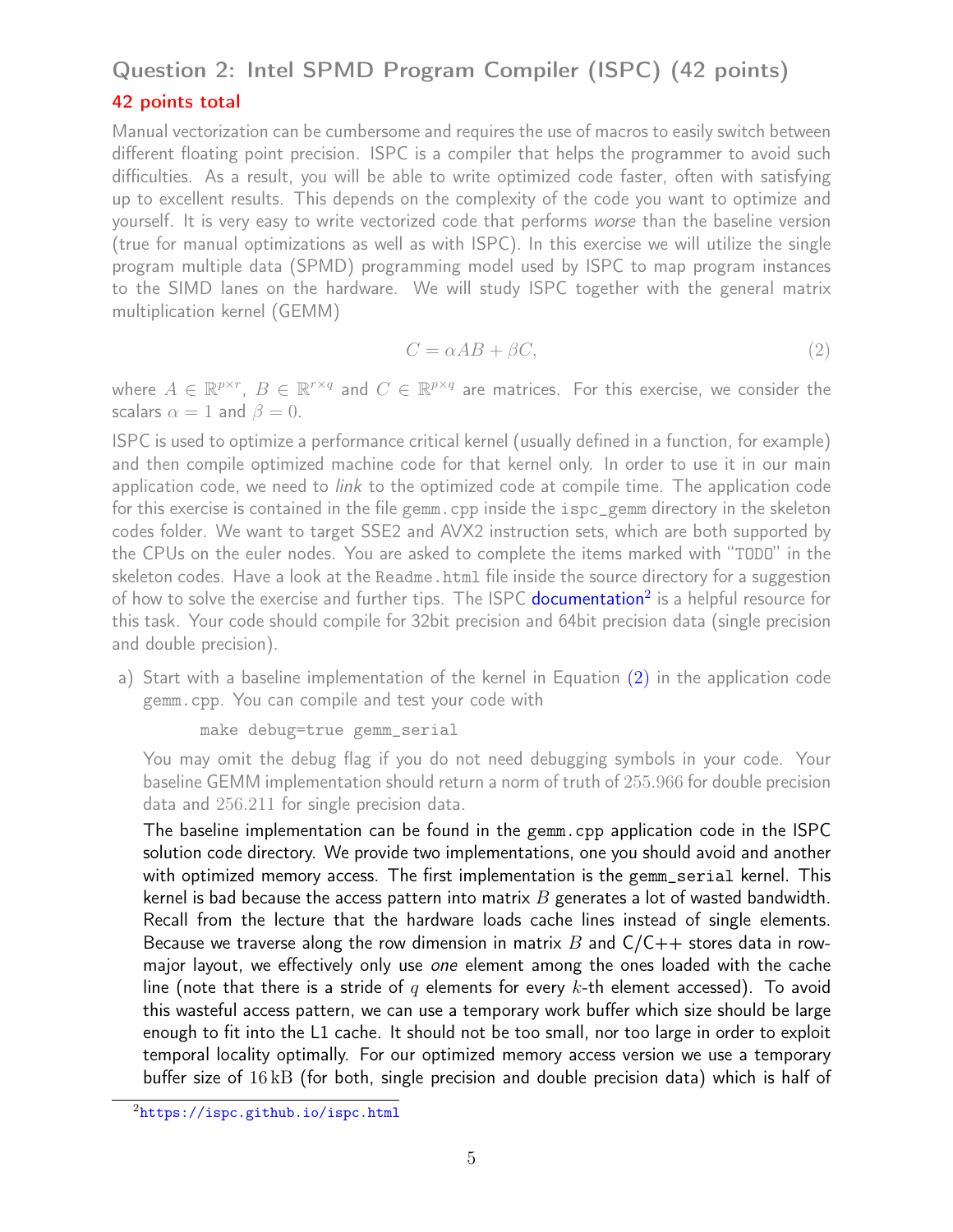the L1 cache size. A size of  $32 \text{ kB}$  is already too large as there is not enough space left for other temporaries. This memory optimization is implemented in the second version gemm\_serial\_tile, where the temporary storage is named tile. This consideration is also important for the later ISPC implementation because the vector registers can be used together with the temporary buffer efficiently. The small optimization already results in an improvement of  $10\times$  compared to the naive gemm\_serial implementation (you need to stream enough bytes to reach this number, i.e., your matrix must be large enough). When we start to vectorize, it is important to start with a baseline kernel that reflects the best implementation we can possibly achieve (or at least is somewhat close to it). If we do not, it is possible to measure unrealistic large speedups when we compare to the vectorized version of the kernel which leads to false interpretation of your performance assessment. Note that the  $10\times$  difference for the two baseline kernels is a large improvement already!

- 6 points for a working GEMM implementation (norm of truth is correct)
- 2 points if wasteful memory access pattern into matrix  $B$  is identified
- 2 points for a memory access optimized version of the GEMM kernel (any improvement is fine).

b) To get started with the ISPC compiler, you need to install it. You can install it with

make install\_ispc\_linux\_x86\_64

This works on Euler or other 64bit Linux distributions. See also the Readme.html file. Windows and MacOS binaries can be downloaded [here](https://ispc.github.io/downloads.html)<sup>[3](#page-0-1)</sup>. All explanations given in this exercise were tested with the Linux binary of ISPC.

c) Complete the ISPC related Makefile flags and implement the ISPC code for the kernel of Equation [\(2\)](#page-4-0) in the file gemm.ispc. We target optimized kernels for SSE2 and AVX2 instruction sets. You can compile and link to ISPC code with the following (default) target

make debug=true gemm

You may omit the debug flag if you do not need debugging symbols in your code. You can submit a job on Euler to test your code using

make job

For convenience, you may want to work with an interactive node on Euler to omit the latency associated with submitting jobs to the queue.

Before you can compile ISPC code you must specify what architecture you are going to target. For Euler, this is the 64bit x86 instruction set, --arch=x86-64. Because we want to compile an optimized kernel for the SSE2 and AVX2 extensions, we have to specify these flags for the individual make targets. For SSE2 we add --target=sse2-i32x8 and for AVX2 --target=avx2-i32x16. The i32 indicates that 32bit integers will be used for addressing and  $x8$  or  $x16$  is the *gang* size. You should experiment with different gang sizes as another configuration might run better for a different application. Note that the gang size is usually  $2-4\times$  the SIMD width of the specified target ISA. See ispc --help for other possible combinations.

The ISPC kernel can be found in the file gemm.ispc in the solution code directory. There are different ways we can attack the vectorization of the matrix-matrix product. The most

<sup>3</sup><https://ispc.github.io/downloads.html>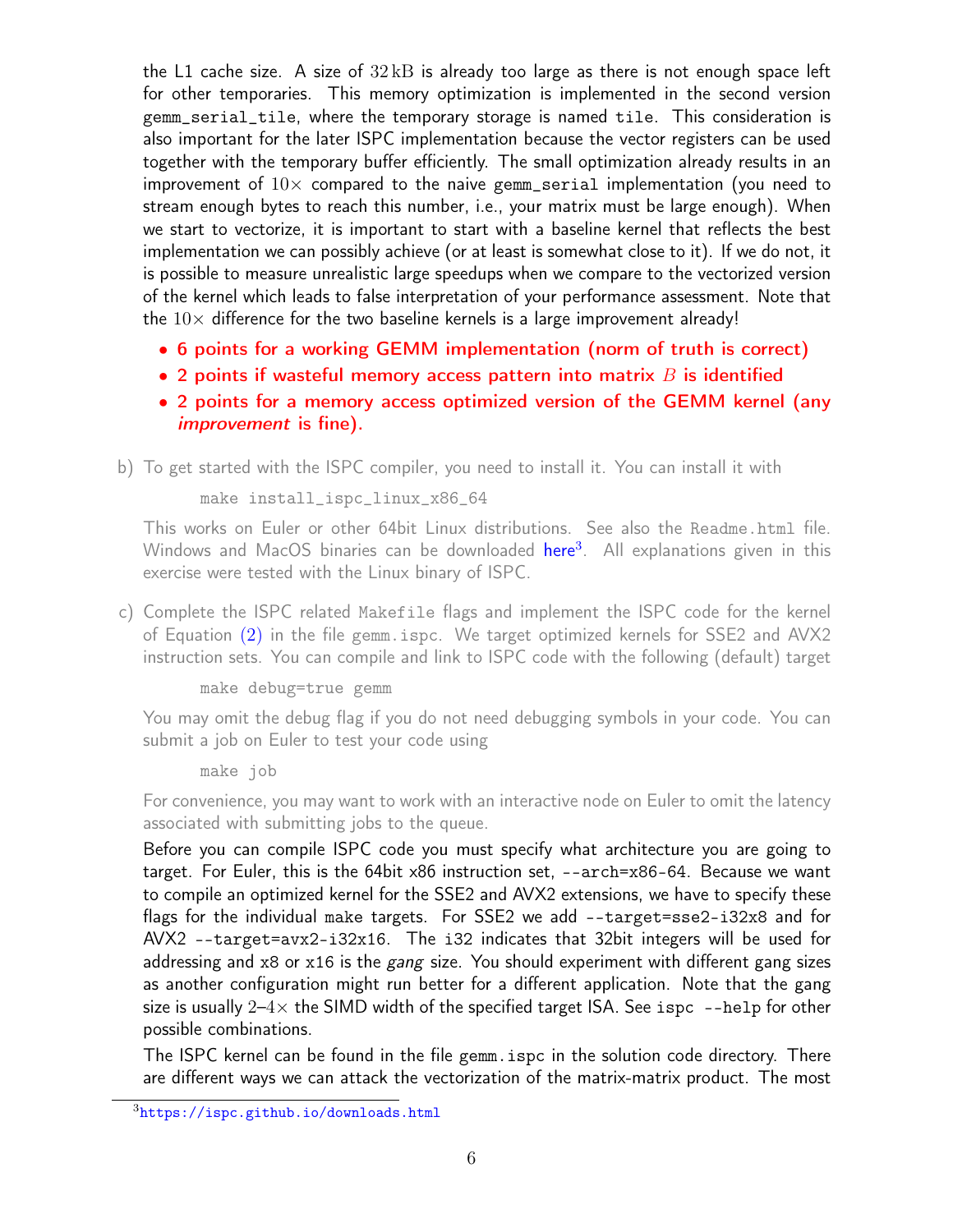important property we want to maintain for our vectorized code is to use efficient vector loads and stores and high utilization of the cache memory. For the former, this means that when we load the data into the registers, we want to load values that are right next to each other in memory. If this can not be ensured, ISPC must use (much) less efficient gather operations to load data at arbitrary addresses. This would be even worse for SSE2 because gathers are not available for this extension. If you already thought about improving the memory access pattern for the baseline kernel above (gemm.cpp) then you will have a good starting point for vectorization. Remember, the strided access into the elements of matrix  $B$ , as we did in our naive baseline implementation, would result in gather operations and completely destroy the data level parallelism (DLP) we try to exploit here. Furthermore, the uniform storage specifier would not work in this case. Our solution strategy is as follows:

- 1. We want to exploit DLP for the inner product of the matrix-matrix multiplication.
- 2. We utilize a temporary storage for the inner product that is large enough to fit into the L1 cache. We use the same temporary buffer layout as we did for the scalar implementation of the GEMM kernel.
- 3. We stream along the row dimension of matrix  $B$ , mapping SIMD lanes to column indices. Each SIMD lane will compute an individual inner product and use the tile buffer for temporal storage.

To implement this strategy with ISPC, we must think about where to create a SPMD execution flow in order to map the SIMD lanes to column indices in matrix  $B$  and stream along the row dimension. From the "view" of an individual SIMD lane, each of the lanes must perform the outer loops over the  $p$  and  $q$  dimensions, where the two loop indices must have a stride that corresponds to the dimension of the temporary work buffer (similar to blocking). When we process the inner dimension, we must first initialize the work buffer to zero. Each SIMD lane will use a part of this buffer so each lane must initialize its work space *individually*. Therefore, this is the first place in the code where we must tell ISPC to enter SPMD execution flow. We simply do this with a foreach loop construct. Now we continue by iterating over the inner dimension  $r$ , where this must be done again by all SIMD lanes together (no SPMD here). We store the current value of the  $A$  matrix in a vector register Aik, which has the same value for all SIMD lanes. Next we compute the inner product, where here we have to tell ISPC again that this operation must map to individual SIMD lanes (by using the foreach construct). Finally, we write back the result of the inner product into matrix  $C$ , again we must use SPMD execution flow here. After this operation has completed we move on to process the next batch by incrementing the i and j indices accordingly.

- 2 points for adding the --arch=x86-64 flag to the Makefile
- 2 points for adding a --target flag to the Makefile that will result in SSE2 code
- 2 points for adding a --target flag to the Makefile that will result in AVX2 code
- 4 points for completing the function signature of the ISPC kernel (you must use the uniform keyword here to tell ISPC that the data is coalesced in memory)
- 6 points for an ISPC implementation that *compiles*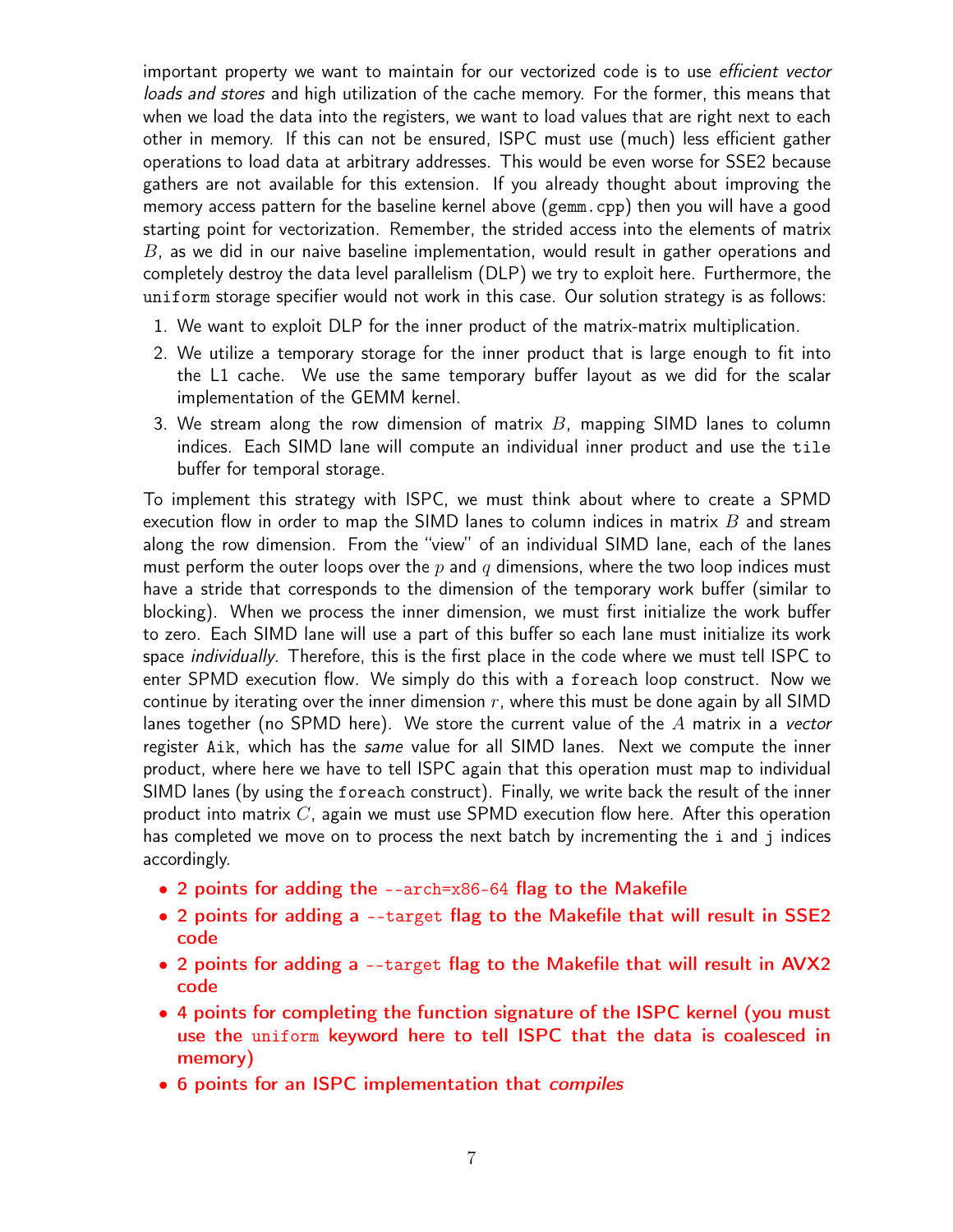- 4 points for a correct ISPC implementation (the computed error is within machine precision)
- 4 points for an ISPC implementation that runs faster than the baseline kernel (any improvement is fine).
- d) What are the speedups you expect for your SSE2 and AVX2 optimized kernels? Report two numbers for each optimization, one for single precision data and one for double precision data. If your ISPC code does not reach these expectations, please state the reason for this behavior.

We know that the SSE2 register width is 128bit. Therefore, we expect a speedup of  $2\times$ for double precision data (64bit per element, 2-way SIMD) and  $4\times$  for single precision data (32bit per element, 4-way SIMD). The AVX2 register is 256bit wide and twice as large as the SSE2 registers. Hence, we expect a speedup of  $4\times$  for double precision data (4-way SIMD) and  $8 \times$  for single precision data (8-way SIMD).

We verify these numbers on a Xeon E5-2680v3 node on Euler:

| GEMM ISPC SSE2:        |                                                   |
|------------------------|---------------------------------------------------|
| Data type size:        | 4 byte                                            |
|                        | Number of elements: A=524288; B=1048576; C=524288 |
| Norm of truth: 256.211 |                                                   |
| Error:                 | $\Omega$                                          |
| Speedup:               | 4.76702                                           |
| GEMM ISPC AVX2:        |                                                   |
| Data type size:        | 4 byte                                            |
|                        | Number of elements: A=524288; B=1048576; C=524288 |
| Norm of truth: 256.211 |                                                   |
| Error:                 | 1.36433e-05                                       |
| Speedup:               | 10.1323                                           |
| GEMM ISPC SSE2:        |                                                   |
| Data type size: 8 byte |                                                   |
|                        | Number of elements: A=524288; B=1048576; C=524288 |
| Norm of truth:         | 255.966                                           |
| Error:                 | $\Omega$                                          |
| Speedup:               | 2.63282                                           |
| GEMM ISPC AVX2:        |                                                   |
| Data type size:        | 8 byte                                            |
|                        | Number of elements: A=524288; B=1048576; C=524288 |
| Norm of truth:         | 255.966                                           |
| Error:                 | 2.52435e-14                                       |
| Speedup:               | 5.40656                                           |

If you see speedups that are much larger than these expectations, it is very likely that the baseline kernel you are comparing against is not optimized (in terms of memory accesses). Recall the  $10\times$  speedup we obtained for the memory access optimization in the first part of the exercise. If we did not do this optimization, the speedup numbers shown here would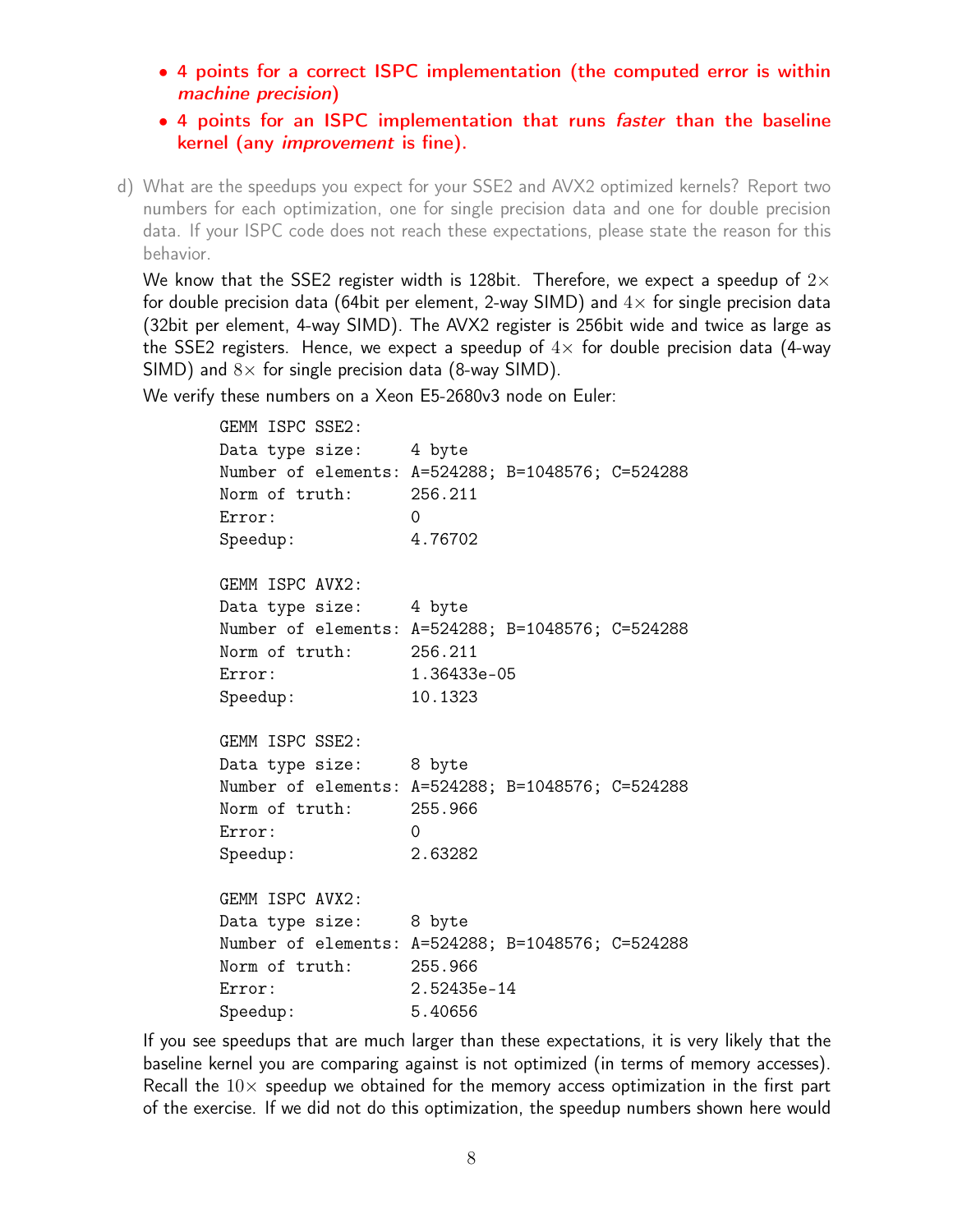have to be multiplied by a factor of 10. Note that the speedups shown above are larger than the expectation which can be attributed to the following:

- The baseline kernel we are comparing against is yet not optimal.
- Optimizations performed at -O2 level differ between the application code compiler (here GCC 6.3.0) and ISPC.
- The differences are larger for the AVX2 code than SSE2. This is because of fusedmultiply-add (FMA) instructions that are available in the AVX2 instruction set but not in SSE2.

The AVX2 ISPC kernel is further benchmarked against a GEMM kernel implemented using the [Eigen3](http://eigen.tuxfamily.org)<sup>[4](#page-0-1)</sup> library. This kernel has been added in the file gemm\_eigen.cpp in the solution code directory and can be compiled into the application code using the eigen=true option for the make command. The Eigen3 kernel is compiled with aggressive optimization and tuning parameter for the Haswell architecture on Euler. With GCC 6.3.0, the Eigen3 kernel is roughly  $1.1\times$  faster (for single and double precision) than the ISPC kernel which is a satisfactory result given the amount of time we spent on optimizing the kernel.

- 1 point for correct SSE2 single precision expectation
- 1 point for correct SSE2 double precision expectation
- 1 point for correct AVX2 single precision expectation
- 1 point for correct AVX2 double precision expectation
- e) If there is a non-zero error associated with your optimized kernel, explain the reason for this error.

It is possible to observe a non-zero error due to different *instruction order* for the two compiled versions in the benchmark. Recall that floating point addition and multiplication are both commutative but not necessarily associative or distributive. Therefore, variation of instruction order can cause an error which must be within machine precision.

## • 2 points if any of these keywords are contained in your explanation: *instruc*tion order, commutative, associative, distributive, machine precision

f) Do you observe differences in errors generated by the SSE2 and AVX2 instruction sets? If so, why is that?

The SSE2 code computes an exact result because the extended instruction set does not contain fused-multiply-add (FMA) instructions. Hence, the compiler generates code with the same instruction order (by using addition and multiplication intrinsics) because our algorithm for the vectorized version is the same as our baseline (both use the same temporary buffer layout). For the AVX2 code, the algorithm is yet the same but the AVX2 extended instruction set does include FMA instructions, which are heavily utilized by the compiler. FMA instructions have a different rounding error policy, which means that a multiply followed by an addition (two single instructions) does not result in the same rounding error if compared to an FMA (one single instruction). Consequently, the result carries a different rounding error and is not the same as in the baseline kernel. You may force ISPC to disable FMAs by adding the option --opt=disable-fma or use the nofma=true option for the make command.

<sup>4</sup><http://eigen.tuxfamily.org>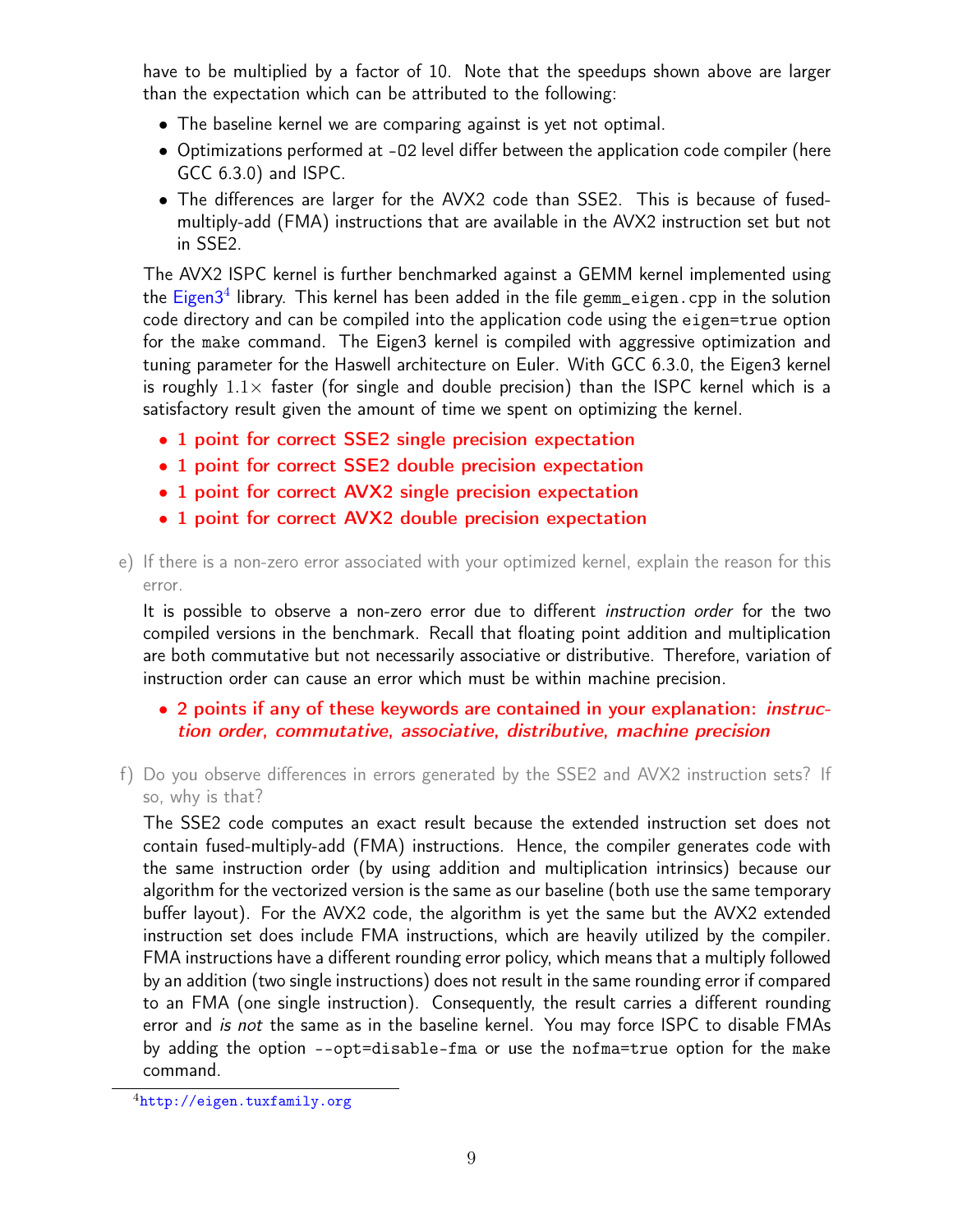- 1 point for mentioning fused-multiply-add (FMA)
- 1 point for mentioning rounding error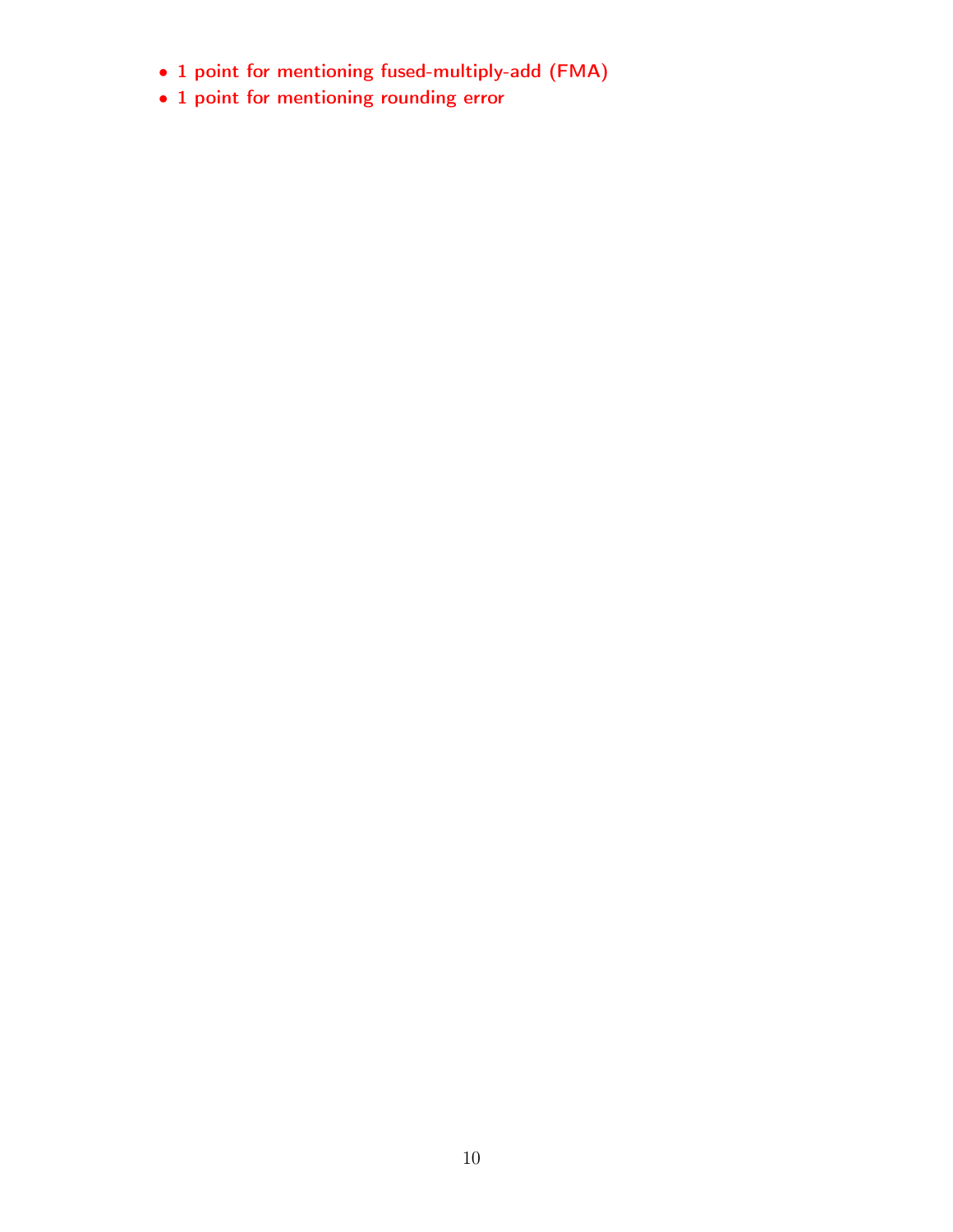## Question 3: Lapack routines (22 points)

#### 22 points total

As we have seen in the prevoius exercise it is cumbersome to always write our own subroutines for often encountered problems in numerics. A lot of common routines are therefore available in BLAS and LAPACK libraries. BLAS routines are ordered in three levels. Level one routines contain vector-vector operations, level 2 routines contain matrix-vector operations and level 3 routines contain matrix-matrix operations. LAPACK routines use BLAS routines to perform high level matrix operations such as factorizations. In this exercise we will explore different LAPACK routines for solving linear systems of equations. The library in question is the Intel MKL (Math Kernel Library).

You can load the MKL library on euler with "module load intel/2020.0".

Cubicsplines are a useful tool for interpolation, since the resulting function is differentiable and continous. Cubic splines are piecewise polynomials where the second derivative is assumed to be linearly interpolated between two datapoints.

$$
f'' = f_i'' \frac{x_{i+1} - x}{\Delta_i} + f_{i+1}'' \frac{x - x_i}{\Delta_i} \qquad \Delta_i = x_{i+1} - x_i
$$
 (3)

The constants  $f''$  are unknown parameters that have yet to be found. By integrating twice and enforcing  $f(x_i) = y_i$  we obtain:

$$
f = f_i'' \frac{(x_{i+1} - x)^3}{6\Delta_i} + f_{i+1}'' \frac{(x - x_i)^3}{6\Delta_i} + \left(\frac{y_{i+1} - y_i}{\Delta_i} - \frac{(f_{i+1}'' - f_i'')\Delta_i}{6}\right)(x - x_i) + y_i - f_i'' \frac{\Delta_i^2}{6} \tag{4}
$$

To solve for the unknown  $f_i''$  we enforce continous first derivatives at the datapoints. this results in the following equation:

$$
f''_{i-1} \frac{\Delta_{i-1}}{6} + f''_i \frac{\Delta_{i-1} + \Delta_i}{3} + f''_{i+1} \frac{\Delta_i}{6} = \frac{y_{i+1} - y_i}{\Delta_i} - \frac{y_i - y_{i-1}}{\Delta_{i-1}}
$$
(5)

If our dataset contains N datapoints this allows us to formulate  $N-2$  equations, because the equation is not valid at the ends. Therefore we set enforce the boundary condition  $f''_1 = f''_N = 0$ to obtain natural splines.

a) Formulate the linear system of equation  $Ax = b$  for N datapoints and write down what the entries of  $A$  and  $b$  are. What are the dimensions of  $A$  and  $b$ ?

The matrix A is an  $N - 2 \times N - 2$  tridiagonal matrix where the entries of the principal diagonal are  $b_i=\frac{\Delta_{i-1}+\Delta_i}{3}$  $\frac{1+\Delta_i}{3}$  (using zero based indexing for the data points). The entries on the lower and upper diagonal are  $a_i=\frac{\Delta_{i-1}}{6}$  $\frac{i-1}{6}$  and  $c_i=\frac{\Delta_i}{6}$  $\frac{\Delta_i}{6}$  respectively. Notice that  $a_i = c_{i-1}$ which makes this matrix symmetric. The vector  $b$  has dimensions  $1\times N-2$  and its entries are given by  $d_i = \frac{y_{i+1}-y_i}{\Delta_{i+1}}$  $\frac{a_{i+1}-y_i}{\Delta_{i+1}}-\frac{y_i-y_{i-1}}{\Delta_i}$  $\frac{-y_{i-1}}{\Delta_i}$  .

$$
A = \begin{bmatrix} b_1 & c_1 & & & & 0 \\ a_2 & b_2 & c_2 & & & \\ & a_3 & b_3 & & & \\ & & \ddots & \ddots & & \\ & & & a_{N-2} & b_{N-2} \end{bmatrix} \qquad b = \begin{bmatrix} d_1 \\ d_2 \\ d_3 \\ \vdots \\ d_{N-2} \end{bmatrix}
$$
 (6)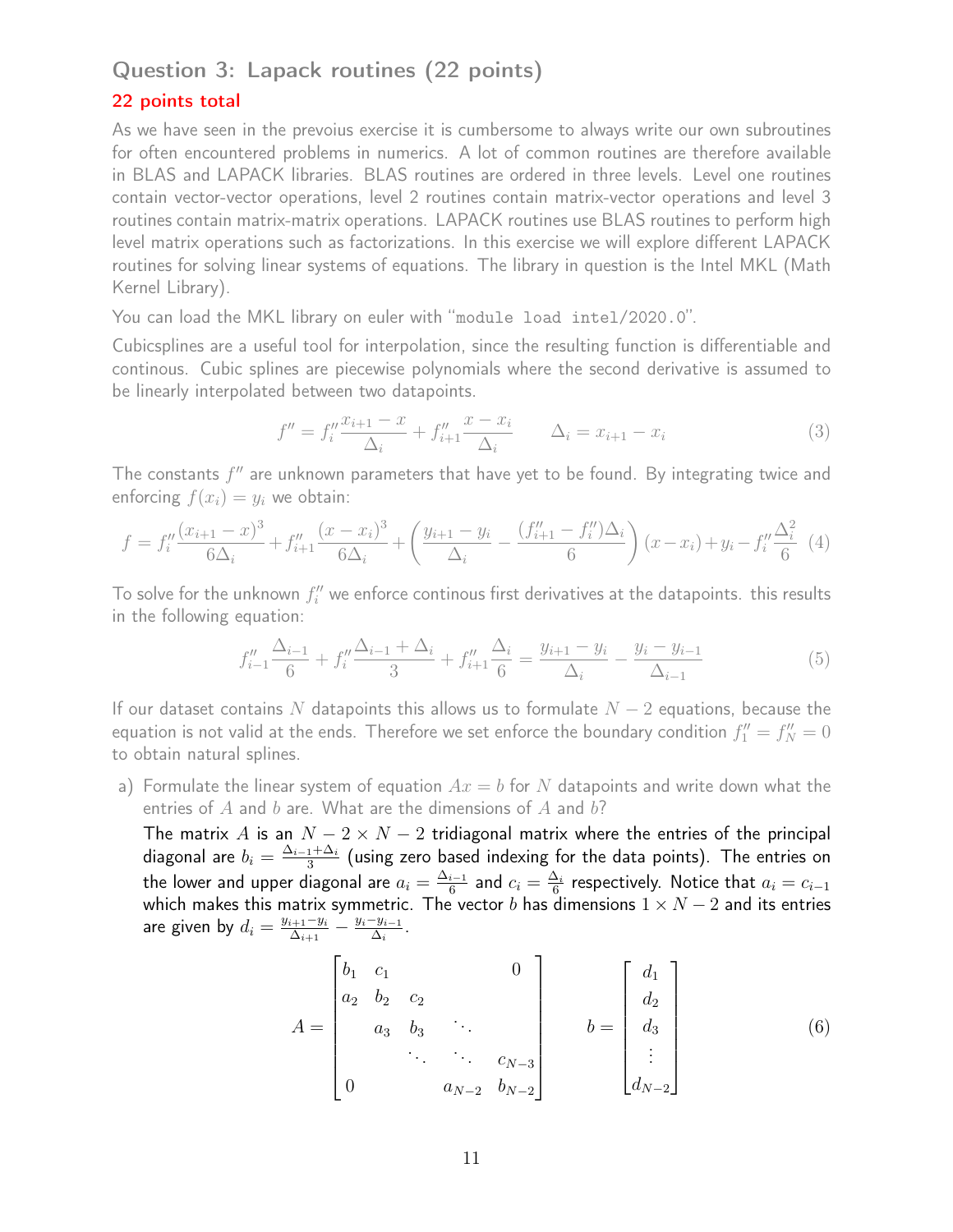

Figure 3: Result of the interpolated dataset.

- 2 points for correct dimensions of  $A$  and  $b$
- 2 points for correct A matrix
- 1 point for correct b vector
- b) In the file main.cpp there is an skeleton code for calculating the parameters of a cubicspline interpolation for the provided dataset with  $N = 1000$  datapoints. We want to compare the performance of three solving algorithms for dense (general), symmetric and tridiagonal matrices from the Intel MKL LAPACK library.
	- i) Name the function calls to the three routines for the double datatype. Hint: The [Intel LAPACK function advisor](https://software.intel.com/content/www/us/en/develop/tools/oneapi/components/onemkl/function-finding-advisor.html) might be useful. The three functions are called LAPACKE\_dgesv, LAPACKE\_dsysv and LAPACKE\_dgtsv.

### • 1 point per correct funtion

- ii) Initialize the arrays with the values of subquestion a) according to the documentation for the three routines.
	- 2 points for correct initialization of matrix A for dense and symmetric routines
	- 1 point for correct initialization of principal diagonal array for tridiagonal routines
	- 1 point for correct initialization of off-diagonal of A
	- 1 point for right hand vector **b**
- iii) Use the three routines to calculate the parameters for the cubicsplines. The program will save the results of the solution vectors in three files which can be plotted with the